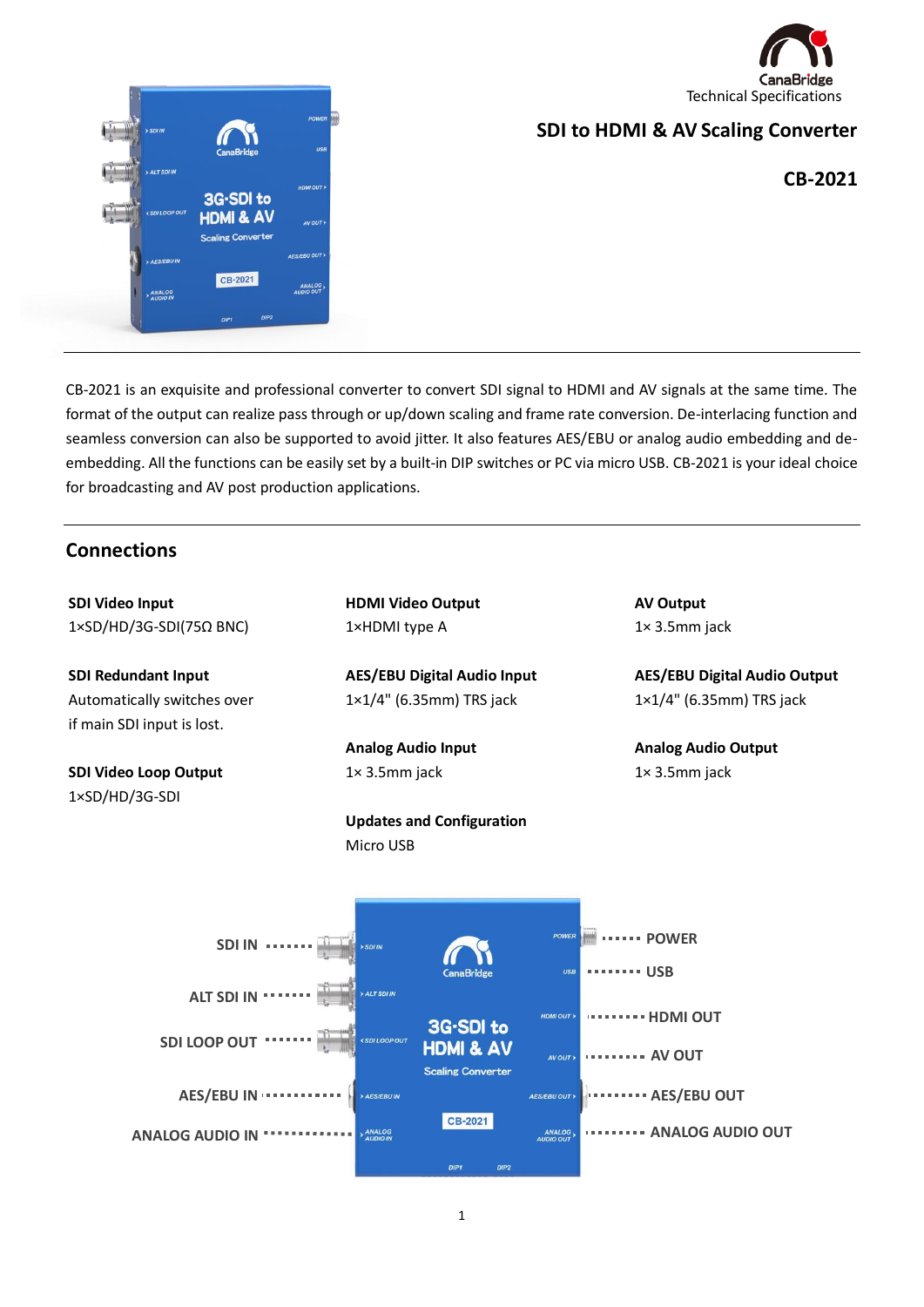

## **Functions and Standards**

**SDI Input Format** 1080p 50/59.94/60 1080p 23.98/24/25/29.97/30 1080psF 23.98/24/25/29.97/30 1080i 50/59.94/60 720p 50/59.94/60 525i 59.94, 625i 50

**SDI Auto Switching**

Automatically detects SD, HD and 3G-SDI (not support Level B)

**SDI Video Rate**

SD/HD/3G-SDI

**SDI Color Space and Precision** YCbCr 4:2:2

**SDI Standard** SMPTE ST 259, SMPTE ST 292-1, SMPTE ST 424

**HDMI Output Format** 1080p 50/59.94/60 1080p 23.98/24/25/29.97/30 1080i 50/59.94/60 720p 50/59.94/60 480i 59.94, 576i 50

**AV Output Format** NTSC, PAL

**HDMI Color Space and Precision** RGB 4:4:4 YCbCr 4:2:2 YCbCr 4:4:4

**Analog Audio input** 5dBu (Max)

**Analog Audio output** 0dBu (Max)

### **Power**

L

l

| Power                      |  |
|----------------------------|--|
| Threaded locking connector |  |

**Power Consumption** 6W (Max)

**Voltage Range** DC 6-24V

## **Physical Specifications**

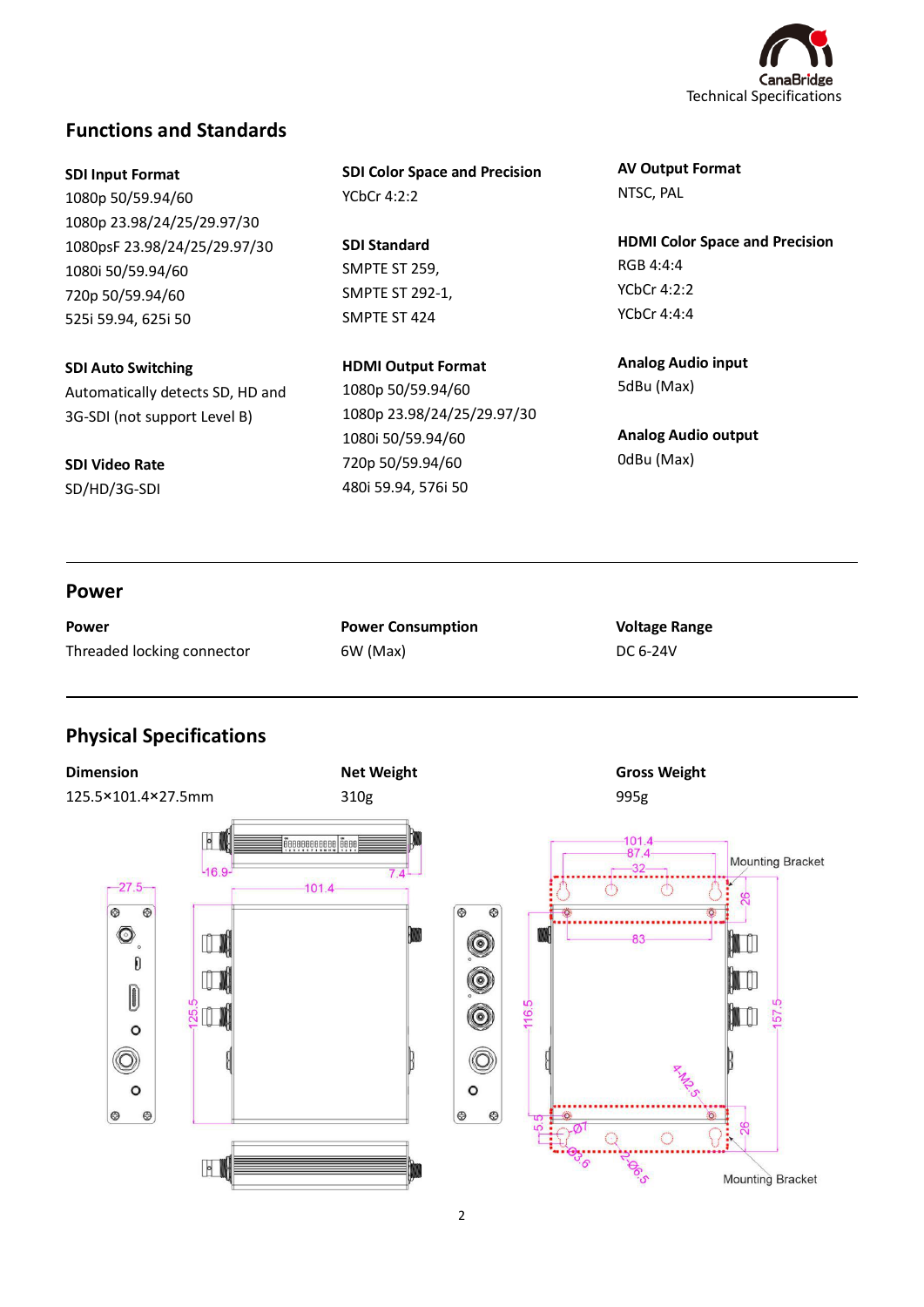



## **Dip Switches**

CB-2021's Dip Switches provide the following settings (1=ON, 0=OFF): **1. DIP1 SW 1-4 - Up/Down Scaling and Frame Conversion**

Set switches to realize pass through or up/down scaling and frame rate conversion at HDMI output.

| <b>HDMI Output</b> | <b>SW1</b>   | SW <sub>2</sub> | SW <sub>3</sub> | SW4          |
|--------------------|--------------|-----------------|-----------------|--------------|
| Follow Input       | 1            | 1               | $\mathbf{1}$    | 1            |
| 1080p60            | $\mathbf{1}$ | $\mathbf{1}$    | $\mathbf{1}$    | 0            |
| 1080p50            | $\mathbf 1$  | 1               | 0               | 1            |
| 1080p30            | $\mathbf{1}$ | 1               | 0               | 0            |
| 1080p25            | 1            | 0               | $\mathbf{1}$    | $\mathbf 1$  |
| 1080p24            | $\mathbf{1}$ | 0               | $\mathbf{1}$    | 0            |
| 1080i60            | $\mathbf{1}$ | 0               | 0               | 1            |
| 1080i50            | 1            | 0               | 0               | 0            |
| 720p60             | 0            | $\mathbf{1}$    | $\mathbf{1}$    | 1            |
| 720p50             | 0            | 1               | $\mathbf{1}$    | 0            |
| 720p30             | 0            | $\mathbf{1}$    | 0               | 1            |
| 720p25             | 0            | 1               | 0               | 0            |
| 720p24             | 0            | 0               | $\mathbf{1}$    | $\mathbf 1$  |
| 576i50             | 0            | 0               | $\mathbf{1}$    | 0            |
| 480i60             | 0            | 0               | 0               | $\mathbf{1}$ |
| 576i50 Cut         | 0            | 0               | 0               | 0            |

\*Output format of 23.98/29.97/59.94Hz can be set by PC software. To download the software, please visit *www.cana-bridge.com*.

### **2. DIP1 SW 5-7 - Audio De-Embedding**

Set switches to de-embed any pair of SDI 16-channel audio to the AES/EBU and Analog audio output.

### **3. DIP1 SW 8-9 - HDMI Audio Embedding**

Set switches to embed audio from SDI CH1-8, SDI CH9-16, AES/EBU or Analog audio input to HDMI signal.

### **4. DIP1 SW 10-11 - HDMI Color Space**

Set switches select a color space for HDMI output from RGB 444, YCbCr 422, YCbCr 444 or DVI RGB 444.

### **5. DIP2 SW 1 - AV Out**

Set switch to select a type of AV from NTSC or PAL.

### **6. DIP2 SW 2 - Status Display**

Set switch to ON or OFF the status display overlay. Such as showing the information of input and output format, audio embedding or deembedding status on the screen.

### **7. DIP2 SW 3-4 - Controls**

Set switches to active the custom settings which are user defined and saved via PC software.